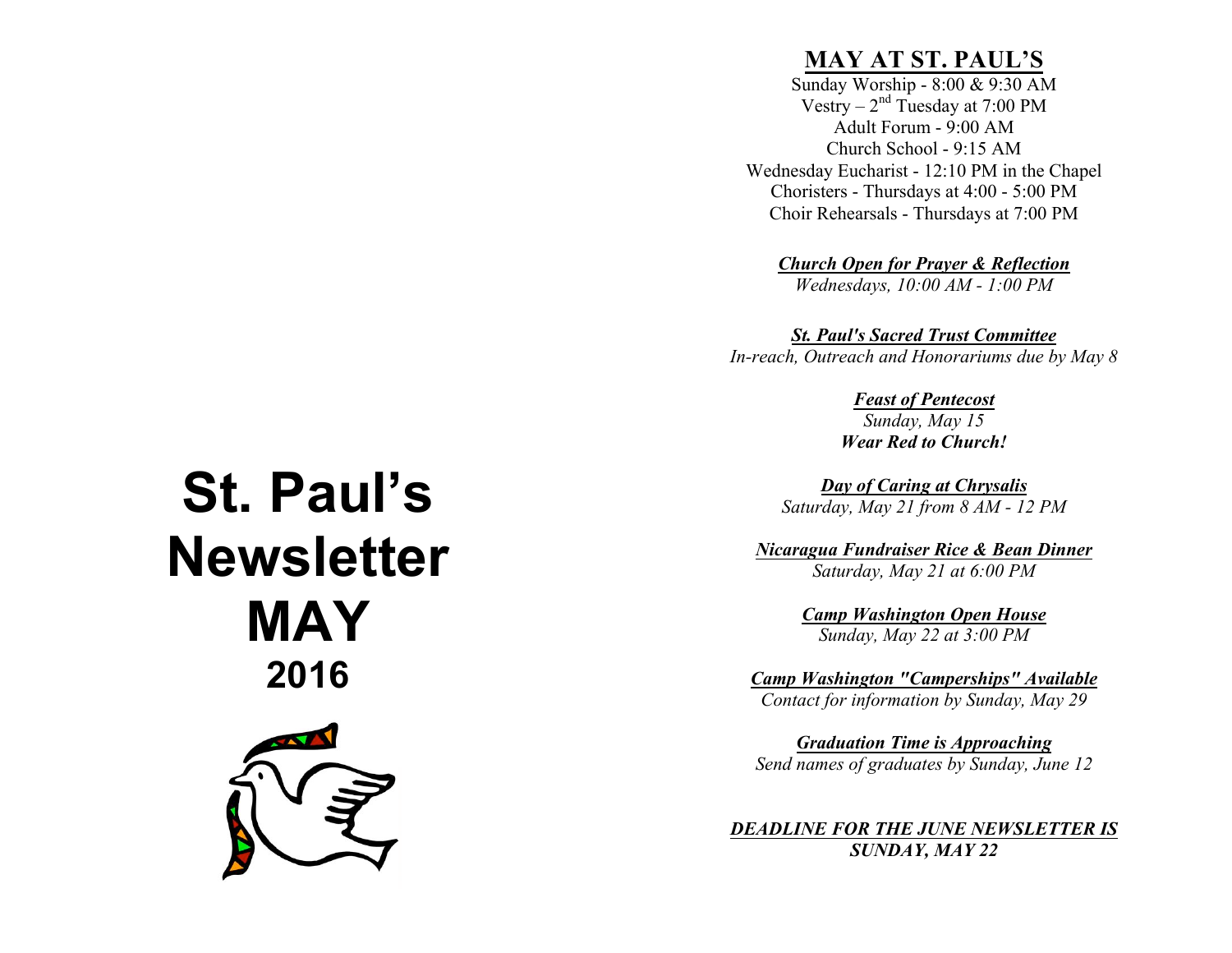#### Dear Companions in Christ,

Here's an excerpt from the Community Celebration Concert in honor of our 275th Anniversary. Do you recognize the parish it describes?

*"We remain committed to our motto, 'In this church there will be no outcasts.' We have worked to strengthen our parish programs and extend our ministries beyond our walls. We have kept beloved traditions -- our Mile High Apple Pies are famous in this town -- while at the same time we have changed as the needs of our community have changed.*

*We adjusted our Sunday schedule to be more flexible. We have a growing presence on social media, even as we open up the church for prayer and reflection. We offer "Ashes to Go" on the streets of Wallingford, and hold traditional Ash Wednesday and other liturgies in the church. We participate in Celebrate Wallingford, the Garden Market and other civic events. We volunteer at the Emergency Shelter, collect food for Master's Manna and support Covenant to Care. We encourage our young people in Church School and the Girl's Friendly Society to lead us in reaching out in various service projects. We have an annual service trip to Nicaragua to help construct vital water and sanitation projects. And, we support one another to serve Christ in others in our daily lives.*

*At our festive anniversary service with Bishop Ahrens, we will praise God in our worship and then process out into Main Street to cheer on participants in the Autism Awareness Walk, before enjoying one another's company at a reception in Wilkinson Hall.*

*In all these things and more, we heed our current Presiding Bishop Michael Curry's charge to "go where the people are."*

*Throughout our history, St. Paul's has faced changes and challenges, and our leaders have reminded us to participate in God's mission to love and serve others, no matter who* 

*they are. We have been inspired to be more loving, more welcoming, more compassionate -- more like Jesus -- as we seek to break down the barriers that divide us. As our namesake, Paul, wrote two thousand years ago, 'There is no longer Jew or Greek, there is no longer slave or free, there is no longer male or female; for all of you are one in Christ Jesus'"*

How would *you* describe St. Paul's today? I'm eager, as always, to hear your ideas.

Cherishing the Past, Celebrating the Future, *Dee Anne+*

#### **Vestry Update**

Our April Vestry meeting was a bit shortened due to scheduling conflicts that several Vestry members had that evening. Much of our work at that meeting focused on financial and staffing issues. We approved the Parochial Report prepared by our parish secretary, Debi Page, and our treasurer, Ted Hartsoe. In addition, we reached a decision to hire Bobby Gervais as our sexton for a six-month probationary period—we have been pleased with his hard work! Beyond this business, we heard updates about the upcoming events in honor of our  $275<sup>th</sup>$  Anniversary—this is a busy and exciting time for our parish!

As we look ahead to next month's meeting, we plan to review many of the ideas that we generated at our retreat earlier in the year. The brainstorming we engaged in on our retreat will help us set priorities for the parish as we continue through our anniversary year and beyond. If you have thoughts regarding priorities, we hope you will share them with us or with any Vestry member.

Your wardens,

Amy Foster and Chuck Maynard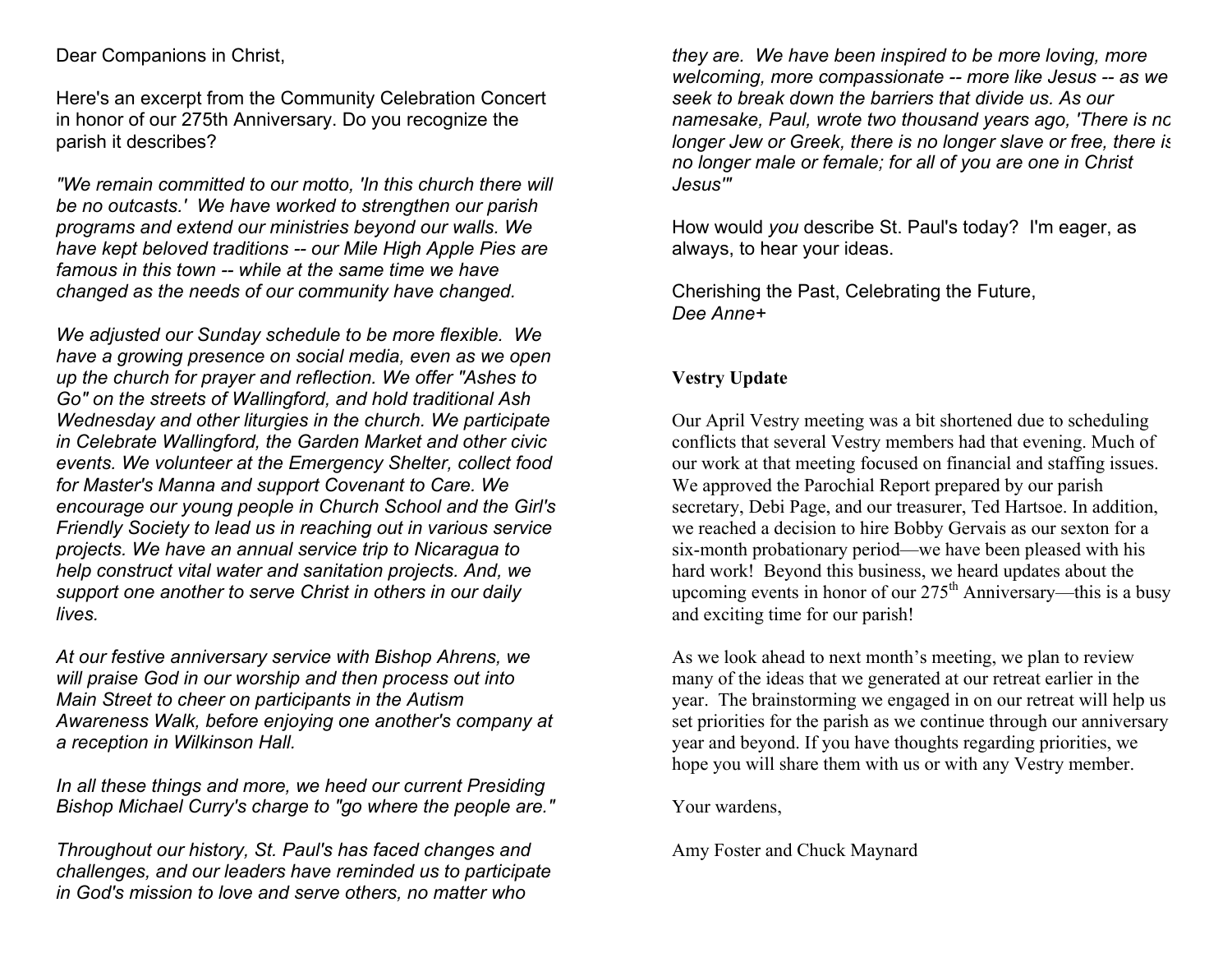#### **Property Committee Report**

 The Property Committee has been **CHERISHING THE PAST** by trying to honor those who went before us and left us with this magnificent building by making extensive repairs and maintenance during the past year. The list includes, but is not limited to:

 Installing a new gas fired furnace which has saved us many dollars during the past heating season. (Rite Temp Heating and Cooling.)

 Repairing plaster, caulking, and painting the sanctuary, replacing all spot light bulbs with LED bulbs. (From very tall ladders.) (Stevenson Services)

 Repair and re-finish the floor in St. Luke's Chapel in honor of Donald Smith. (Finest Floors.)

 A complete re-furbishing of the "Common Room" in the Simpson Building, complements of Jane Smith and Tim and Karen Rowe. ( Pine Glen Builders)

 Painting and re-furbishing of the ladies room and the two handicapped bathrooms by Lois Olesen and Wendy Oestreicher.

 Stripping and finishing the kitchen floor by Gene Gervais and the sexton, Bob Gervais.

 Installing new doors on the chair storage closet. Painting Wilkinson Hall (Chuck Maynard, Lois Olesen)

Replacing severely cracked soil pipe from the third floor.

 These are some of the more exotic projects which have been undertaken. In addition we can add the more mundane tasks that go on year after year. Mowing the lawn, changing burned out light bulbs, oiling heat exchangers, keeping the grounds neat and tidy all take many hands and the people who do this are un-named heroes.

The hope is that all of this work will help us to **CELEBRATE THE FUTURE** in a clean and fuel efficient building.

**St. Paul's Sacred Trust Committee:** The next meeting of the St. Paul's Sacred Trust Committee will be May 15, 2016. In addition to In-reach and Outreach requests, the Committee will review college student Honorarium Requests. All requests should be submitted to the parish office **no later than May 8, 2016**. If you have any questions, please contact the parish office.

#### **Wear RED on Pentecost Sunday, May 15!**

Also, if you can help *read the gospel in a different language* at either service, please contact the Rector.

### **Participate with the Day of Caring at Chrysalis**

Our deanery has planned a Day of Caring at Chrysalis in Meriden, a center for domestic violence serving victims in Wallingford and neighboring towns. Details to follow, but mark your calendar for Saturday, May 21, from 8am - 12pm. Work in previous years ranged from painting to weeding, and those that have participated before found it very rewarding. If you're interested, please reach out to Kristin Liu.

#### **Nicaragua Fund Raiser!**

Rice & Beans Dinner to benefit St. Paul's work trip to Nicaragua; May 21, 2016 at 6:00 PM. Great food (with George Swenson's famous rice and beans too), great entertainment (featuring the Mariachi Academy with Dancers!), silent auction and more!



**Nicaragua Service Trip (July 30, 2016 – August 7, 2016)** –

Contact Rob Page for more information. And please continue to keep putting spare change in our "Change for Change" jars located in the church to help us as we look forward to next year's trip, as we help those less fortunate.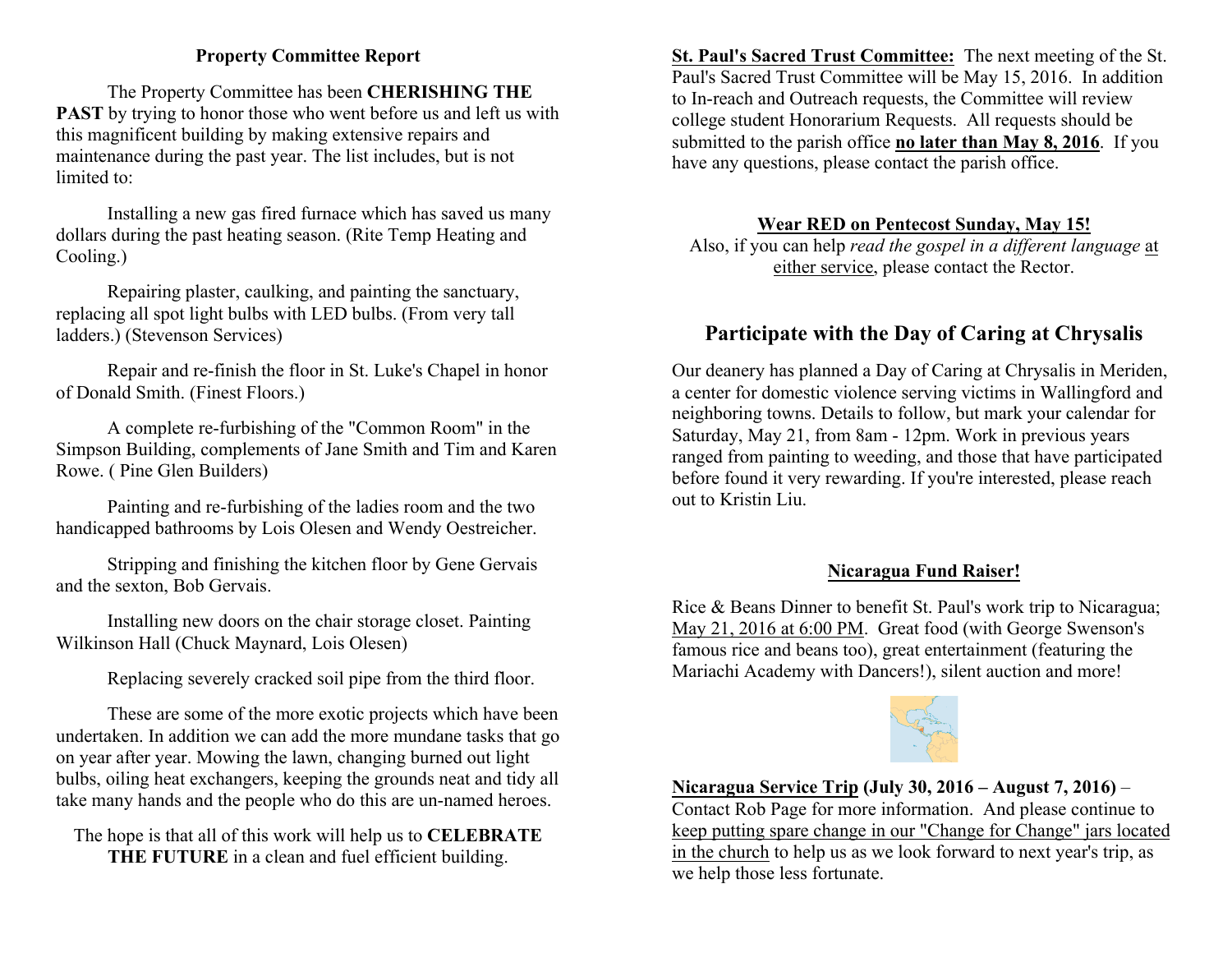#### **Camp Washington Open House**

Whether you are new to Camp Washington, or you've been a part of our family for years, we welcome you to join us for a lovely afternoon at Our Place in Morris. Sunday afternoon May 22 at 3:00 p.m. Welcome, Program Overview and Camp Tours and 4:30 p.m. Eucharist followed by Cookout. Camp Washington - Our Place in Morris, 190 Kenyon Rd., Lakeside. Registration is required. Please RSVP by calling 860-567-9623.

#### **Camp Washington "Camperships" available**!

We're happy to offer financial help to make it possible for children in the parish to attend our Diocesan Summer Camp. If you are interested, please contact the Rector with information regarding the dates of the program which interests your family. All queries must be in by Sunday, May 29. For more information, go to campwashington.org.

#### **Graduation Time is Approaching!**

Please send in the names of the graduates in your family (and dates of graduation, plus any education or work plans) by Sunday, June 12 so they may be included in our prayers and be recognized in church on Sunday June 19.

#### **Church Open for Prayer & Reflection Wednesdays 10 AM - 1 PM**

Wednesdays from 10:00 AM - 1:00 PM, take some time for reflection and prayer on Wednesdays any times between 10 AM and 1PM. ALL are welcome to come and stay for as little or as much of the time as needed. Help spread the word!

#### **THRIFT SHOP NEWS**

The Thrift Shop is starting to plan a summer renovation to celebrate its 30th Anniversary and will be looking for volunteers! We need packers, painters  $\&$  carpenters and then several people to put together the store again. Please watch for further details and contact Alesia Manicone if interested. This is a great resource for our church and a wonderful community outreach source! This can also be counted for high school volunteer hours!!!

The shop is in need of clean linens/towels and household decor (wreaths, pictures, knickknacks). Donations can be dropped off Monday's 9 AM to 12 PM or Thursday, Friday and Saturday from 10 AM to 1 PM. Thanks all for your continued support!



#### **Holy Baptism**

The Sacrament of Holy Baptism will be celebrated on the following Feast Days: All Saints' Sunday (November 6, 2016, and Baptism of Jesus (January 8, 2017). Preparation for this celebration of Christian initiation includes a formal application and participation of parents and godparents in our Baptism Workshop and Rehearsal. Please direct any inquiries to the Rector at 203-269- 5050 or rector@stpaulswallingford.org.

Please advise us of - change of address or telephone numbers

- illness, hospitalizations, deaths
- requests for baptisms, weddings, etc.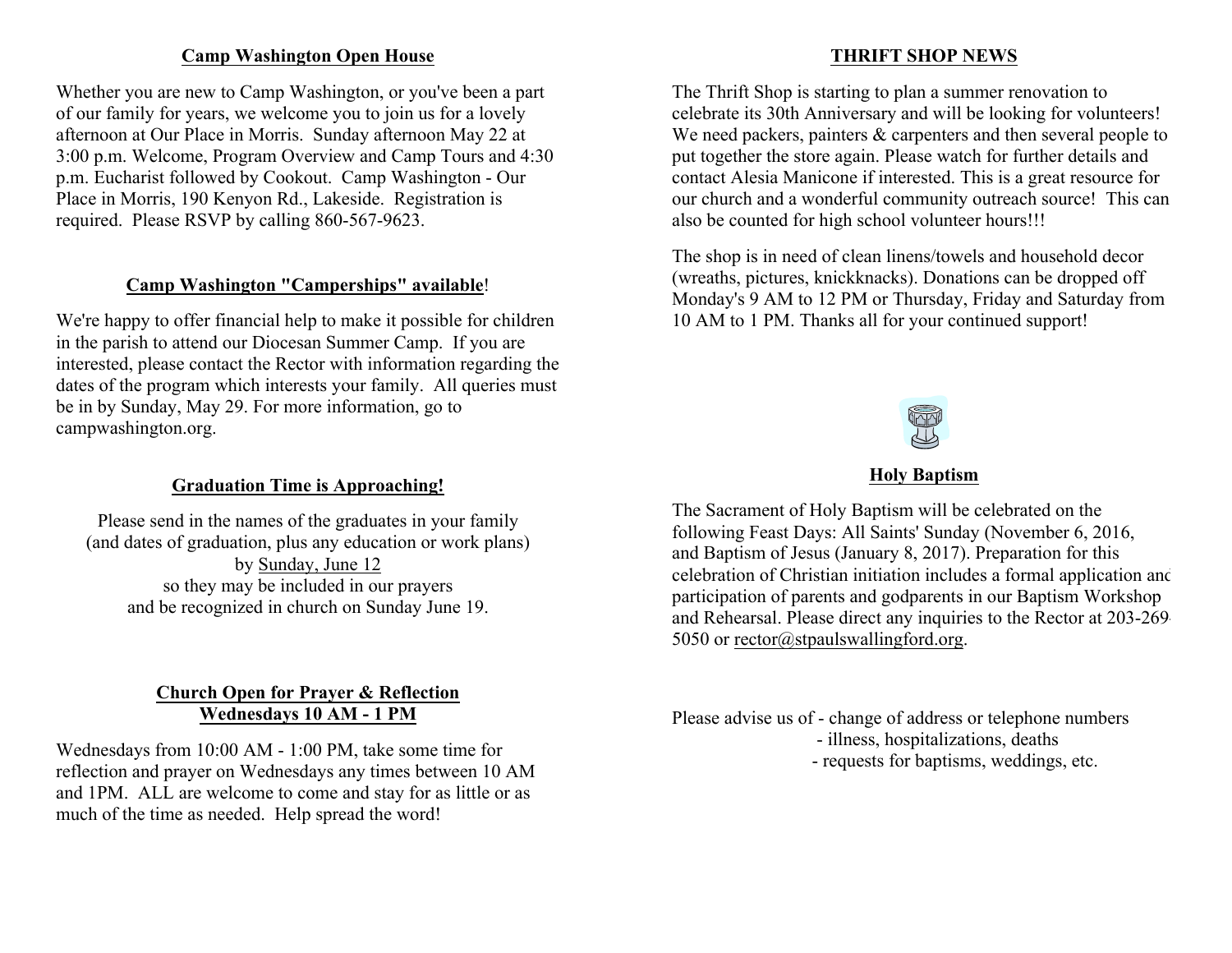

**St. Paul's 275th Anniversary Ornaments** will be on sale soon. The hand-crafted, pewter ornaments depicting St. Paul's Church were drawn and designed by Dan Lyon and custom made by Woodbury Pewterer's, Inc. The ornament project has been made possible through a very generous gift from the Page Family in memory of their parents Dennis & Louise Page. Each ornament sells for \$10. Contact Carole Ireland for more.

#### **Times for St. Paul's Sunday Service**

Comcast Cable Channel 18 Frontier Channel 99 www.WPAA.TV - WPA on the Internet Sunday - 5:00 PM Monday - 8:00 AM Wednesday - 1:00 PM Saturday - 6:30 PM

#### **Readers – Ushers – Crucifers – Acolytes – Chalice Bearers!**

Please check your schedules for services and times you are serving. If you are unable to fulfill your obligation, please obtain a substitute for yourself! If you would also inform the parish office of any changes it would be greatly appreciated! Thank you.

#### **PASTORS O**F **THE EARLY YEARS**

Rev. Camp left St. Paul's in June, 1760, and in the S.P.G.'s report for 1761 there is mention of a "deserving young man" who had been "... received into the Society's services as missionary to the people in Wallingford, Cheshire, North Haven, and Meriden, who have jointly contracted to raise fifty pounds sterling per annum, with a house and glebe of fourteen acres of land for his further accommodations."

The "deserving young man" was the Rev. Samuel Andrews who had graduated from Yale in 1759, gone to England for ordination, and returned to Wallingford in January, 1762. Arrangements were made for him to spend a proportionable amount of time in Meriden, Cheshire, and Wallingford. Over the years his growing reputation brought demands for his services. For example, he preached at the dedication of Christ Church in Watertown Connecticut. In 1770 the three churches had a combined membership of 114 families and 164 communicants. Rev. Andrews had baptized 271.

As the movement for revolt or even independence grew, opinion turned bitterly against the church. Its clergy and people of the Anglican Church represented the hated party - the Tories. And the fact that part of the minister's salaries came from England did not help. "Parson" Andrews was placed under house arrest the very day after he had pronounced the benediction at a dinner for General Washington. He had to remain in his parish and could call on his parishioners only with the consent of the Vigilance **Committee** 

When the war ended, the S.P.G. stopped paying the missionaries in this country. St Paul's could no longer support him, and in 1785 or 1786 he moved to New Brunswick, Canada. He took the Royal Coat of Arms which had graced St Paul's for many years with him. He established St. Andrew's Church and served as it's pastor until his death in 1818.